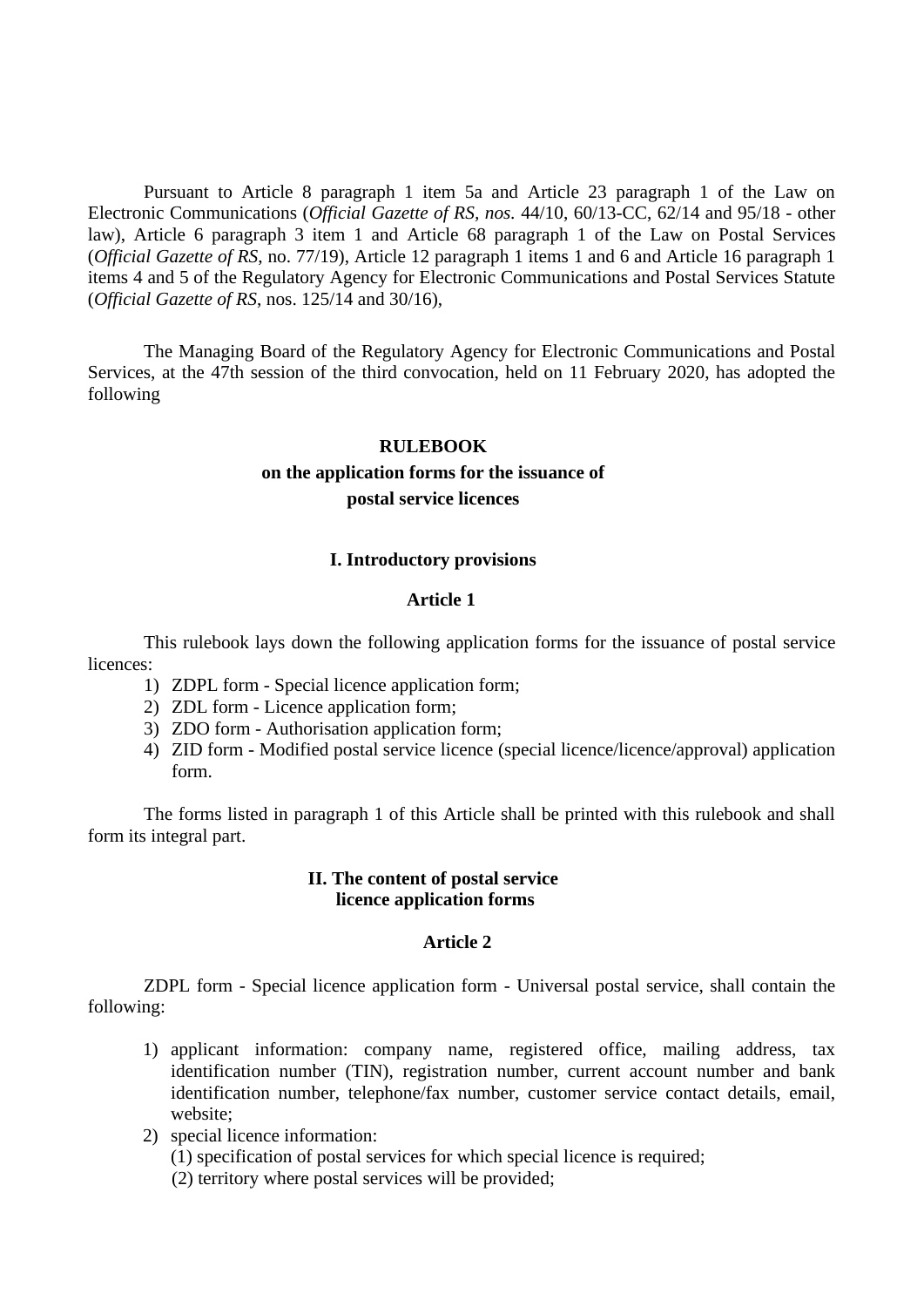(3) special licence validity period;

- (4) commencement date for provision of postal services;
- 3) legal representative/power of attorney information: first name and last name, position/job title, unique master citizen number (JMBG), address, telephone/fax number, email;
- 4) a list of mandatory documents to be submitted with the application form:

(1) proof that the conditions for providing the universal postal service on the entire territory of the Republic of Serbia are met;

- (2) general conditions for the provision of postal services;
- (3) price list of postal services;
- (4) decision on the applicant's identification mark;
- (5) written authorisation to sign the application.

#### **Article 3**

ZDL form - Licence application form - Universal postal service excluding reserved postal services, shall contain the following:

- 1) applicant information: company name, registered office, mailing address, tax identification number (TIN), company registration number, current account number and bank identification number, telephone/fax number, customer service contact details, email, website;
- 2) licence information:
	- (1) specification of postal services for which special licence is required;
	- (2) territory where postal services will be provided;
	- (3) licence validity period;
	- (4) commencement date for provision of postal services;
- 3) legal representative/power of attorney information: first name and last name, position/job title, unique master citizen number (JMBG), address, telephone/fax number, email;
- 4) a list of mandatory documents to be submitted with the application form:
	- (1) proof that the conditions for providing the universal postal service are met;
	- (2) general conditions for the provision of postal services;
	- (3) price list of postal services;
	- (4) decision on/declaration of the applicant's identification mark;
	- (5) written authorisation to sign the application.

### **Article 4**

ZDO form - Authorisation application form - Other postal services, shall contain the following:

- 1) applicant information: company name, registered office, mailing address, tax identification number (TIN), company registration number, current account number and bank identification number, telephone/fax number, customer service contact details, email, website;
- 2) authorisation information:
	- (1) specification of postal services for which the authorisation is required;
	- (2) territory where postal services will be provided;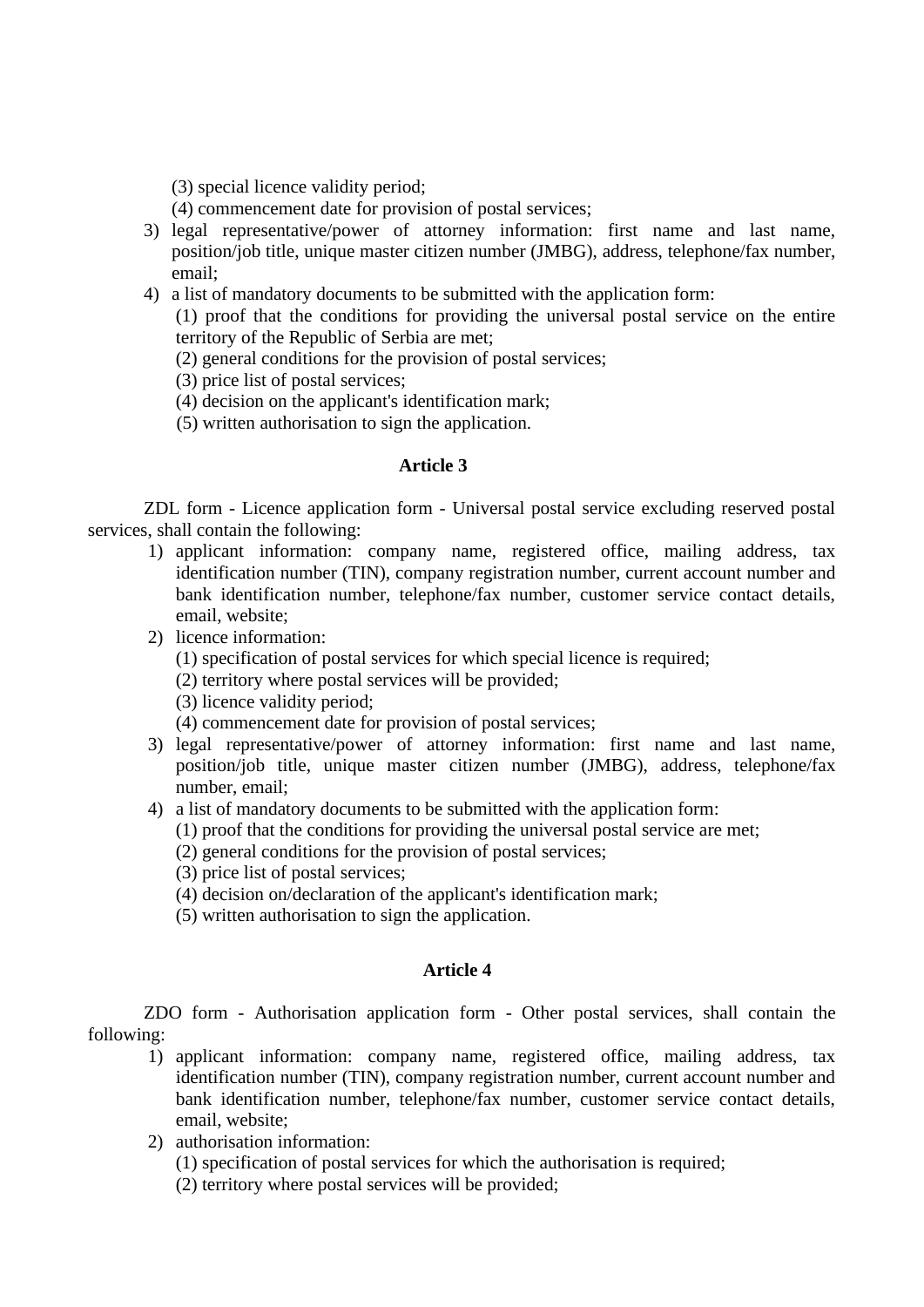(3) authorisation validity period;

(4) commencement date for provision of postal services;

- 3) legal representative/power of attorney information: first name and last name, position/job title, unique master citizen number (JMBG), address, telephone/fax number, email;
- 4) a list of mandatory supporting documents to be submitted with the application form: (1) proof that the conditions for providing postal services on the entire territory of the Republic of Serbia are met;
	- (2) general conditions for the provision of postal services;

(3) price list of postal services;

- (4) decision on/declaration of the applicant's identification mark;
- (5) written authorisation to sign the application.

#### **Article 5**

ZID form - Modified postal service licence (special licence/licence/approval) application form, shall contain the following:

- 1) applicant information: company name, registered office, mailing address, licence number and type, and mailing address;
- 2) information concerning licence modification: the reason for licence modification, the date of licence modification and a comment box;
- 3) legal representative/power of attorney information: full name, position/job title, unique master citizen number (JMBG), address, telephone/fax number, email;
- 4) a list of mandatory supporting documents to be submitted with the application form: written authorisation to sign the application.

## **III. Final provisions**

### **Article 6**

The Rulebook on the application forms for the issuance of postal service licences (*Official Gazette of RS*, no. 65/15) shall be repealed with effect from the date of entry into force of this Rulebook.

#### **Article 7**

This Rulebook shall come into effect on the eighth day of its publication in the *Official Gazette of the Republic of Serbia*.

## **CHAIRMAN OF THE MANAGING BOARD**

Ref. no: 1-04-3400-4/20 Belgrade, 11 February 2020 *Dragan Kovačević*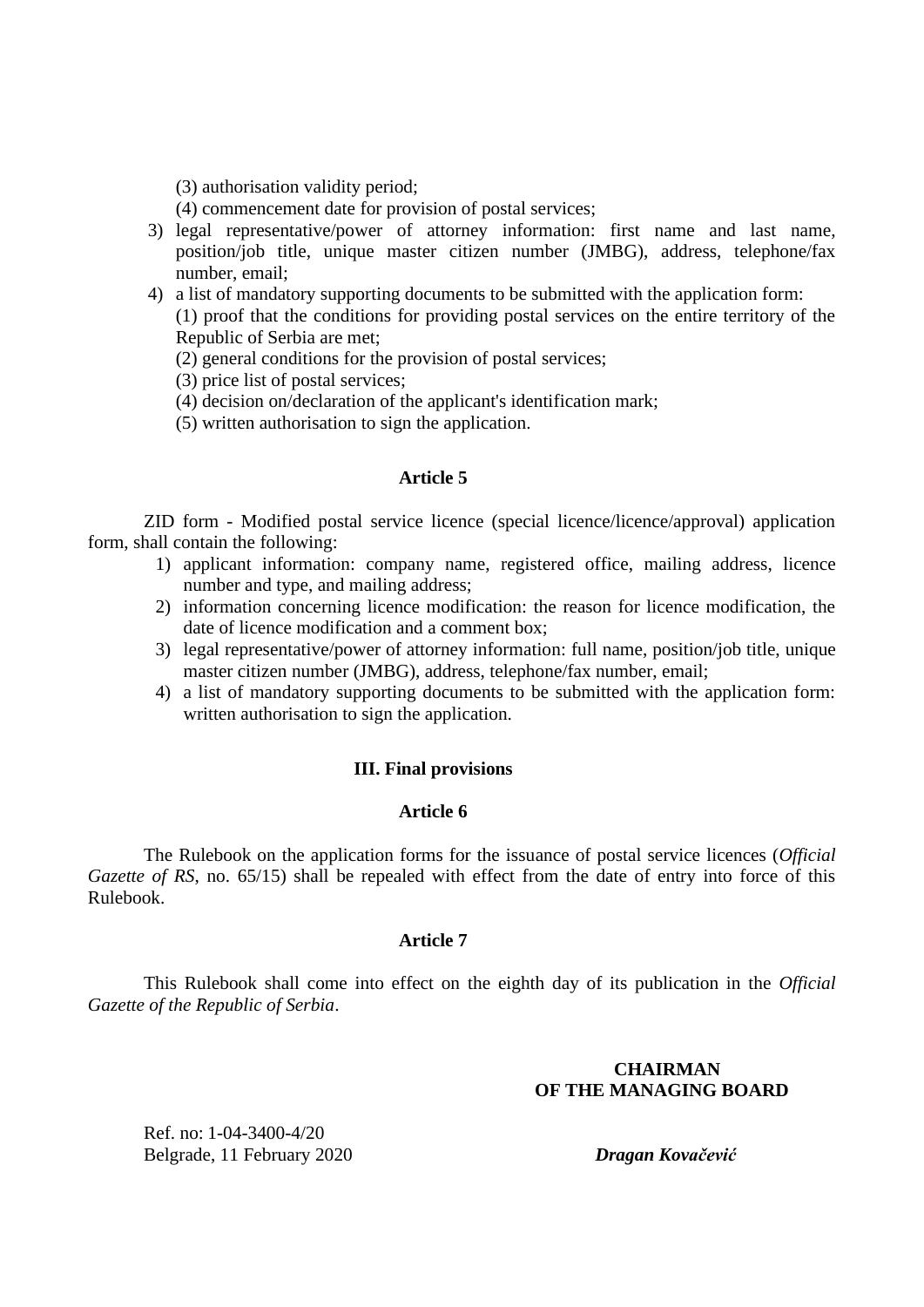# **ZDPL form**

# **SPECIAL LICENCE APPLICATION FORM - UNIVERSAL POSTAL SERVICE**

(date of application submission)

\_\_\_\_\_\_\_\_\_\_\_\_\_\_\_\_\_\_\_ Ref. No. \_\_\_\_\_\_\_\_\_\_\_\_\_\_\_\_

| 1. APPLICANT INFORMATION |                                                          |  |
|--------------------------|----------------------------------------------------------|--|
| 1.1.                     | Company name                                             |  |
| 1.2.                     | Registered office                                        |  |
| 1.3                      | Mailing address                                          |  |
| 1.4.                     | Tax identification number<br>(TIN)                       |  |
| 1.5.                     | Registration number                                      |  |
| 1.6.                     | Current account number and<br>bank identification number |  |
| 1.7.                     | Telephone/fax number                                     |  |
| 1.8.                     | Customer service contact<br>details                      |  |
| 1.9.                     | Email                                                    |  |
| 1.10.                    | Website                                                  |  |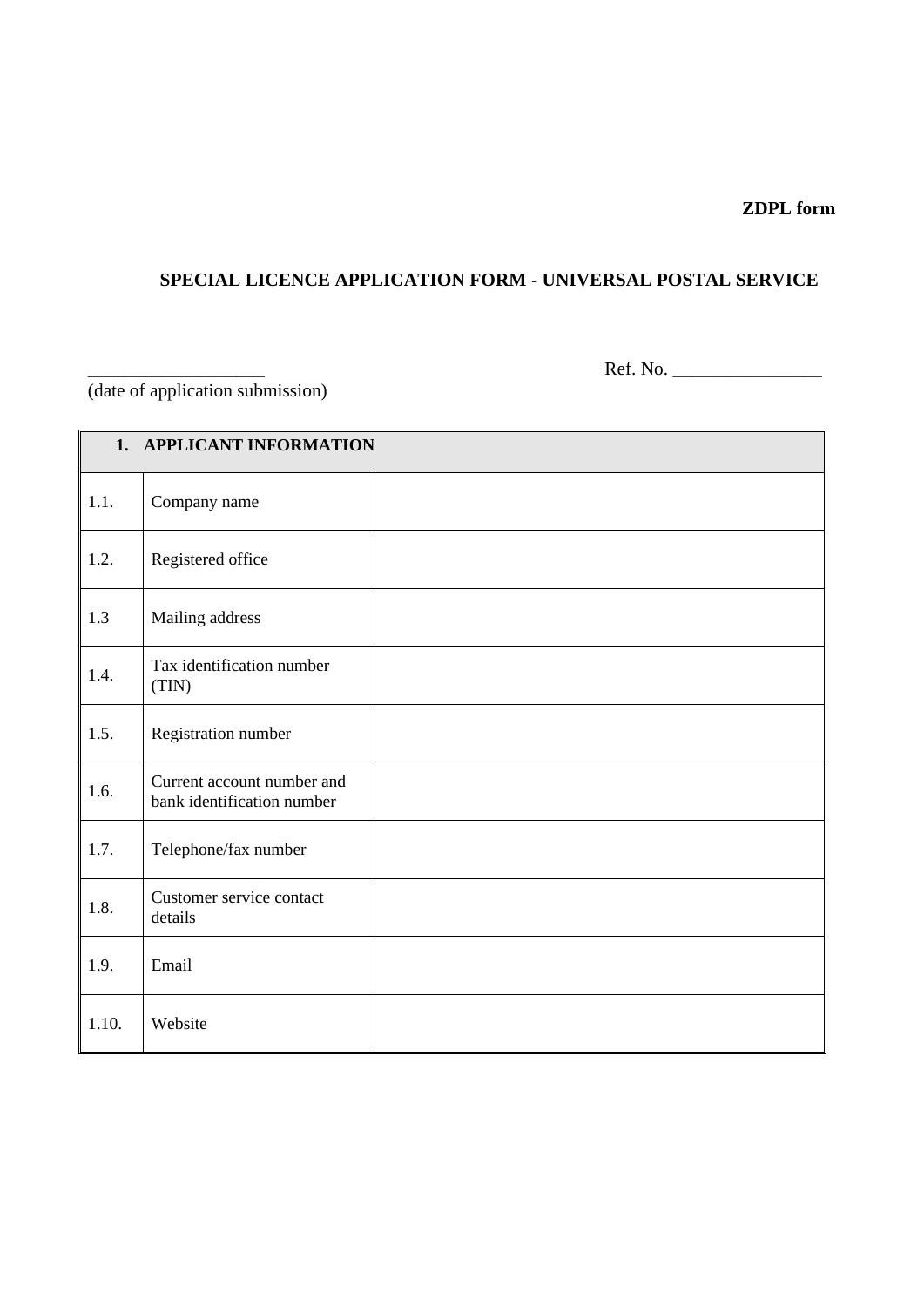| SPECIAL LICENCE INFORMATION<br>2. |                                                      |  |
|-----------------------------------|------------------------------------------------------|--|
| 2.1.                              | Specification of postal services                     |  |
| 2.2.                              | The territory where postal services will be provided |  |
| 2.3.                              | Special licence validity period applied for          |  |
| 2.4.                              | Postal service provision commencement date           |  |
| 2.5.                              | <b>Note</b>                                          |  |

|      | 3. LEGAL REPRESENTATIVE/POWER OF ATTORNEY INFORMATION |  |  |
|------|-------------------------------------------------------|--|--|
| 3.1. | First name and last<br>name                           |  |  |
| 3.2. | Position/job title                                    |  |  |
| 3.3. | Unique master<br>citizen number<br>(JMBG)             |  |  |
| 3.4. | Address of legal<br>representative                    |  |  |
| 3.5. | Telephone/fax<br>number                               |  |  |
| 3.6. | Email                                                 |  |  |

(date)

\_\_\_\_\_\_\_\_\_\_\_\_\_\_\_\_\_\_\_\_

(signature)

 $\frac{1}{\sqrt{2}}$  ,  $\frac{1}{\sqrt{2}}$  ,  $\frac{1}{\sqrt{2}}$  ,  $\frac{1}{\sqrt{2}}$  ,  $\frac{1}{\sqrt{2}}$  ,  $\frac{1}{\sqrt{2}}$  ,  $\frac{1}{\sqrt{2}}$  ,  $\frac{1}{\sqrt{2}}$  ,  $\frac{1}{\sqrt{2}}$  ,  $\frac{1}{\sqrt{2}}$  ,  $\frac{1}{\sqrt{2}}$  ,  $\frac{1}{\sqrt{2}}$  ,  $\frac{1}{\sqrt{2}}$  ,  $\frac{1}{\sqrt{2}}$  ,  $\frac{1}{\sqrt{2}}$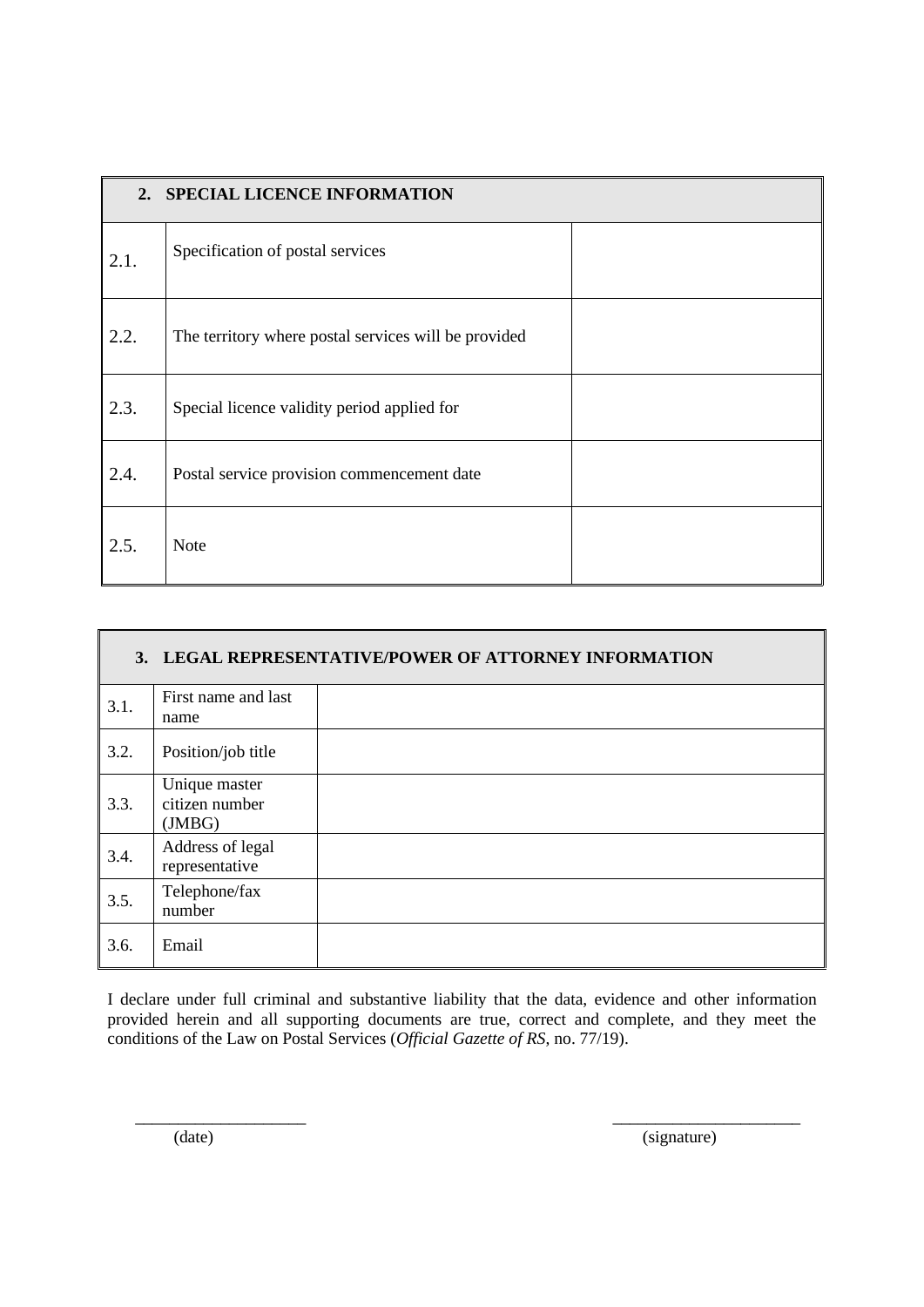| 4.   | <b>MANDATORY SUPPORTING DOCUMENTS TO BE SUBMITTED WITH THE</b><br><b>APPLICATION FORM</b>                                         |
|------|-----------------------------------------------------------------------------------------------------------------------------------|
| 4.1. | Proof that the conditions for providing the universal postal service on the entire territory of the<br>Republic of Serbia are met |
| 4.2. | General conditions for the provision of postal services                                                                           |
| 4.3. | Price list of postal services                                                                                                     |
| 4.4. | Decision on the applicant's identification mark                                                                                   |
| 4.5. | Written authorisation to sign the application                                                                                     |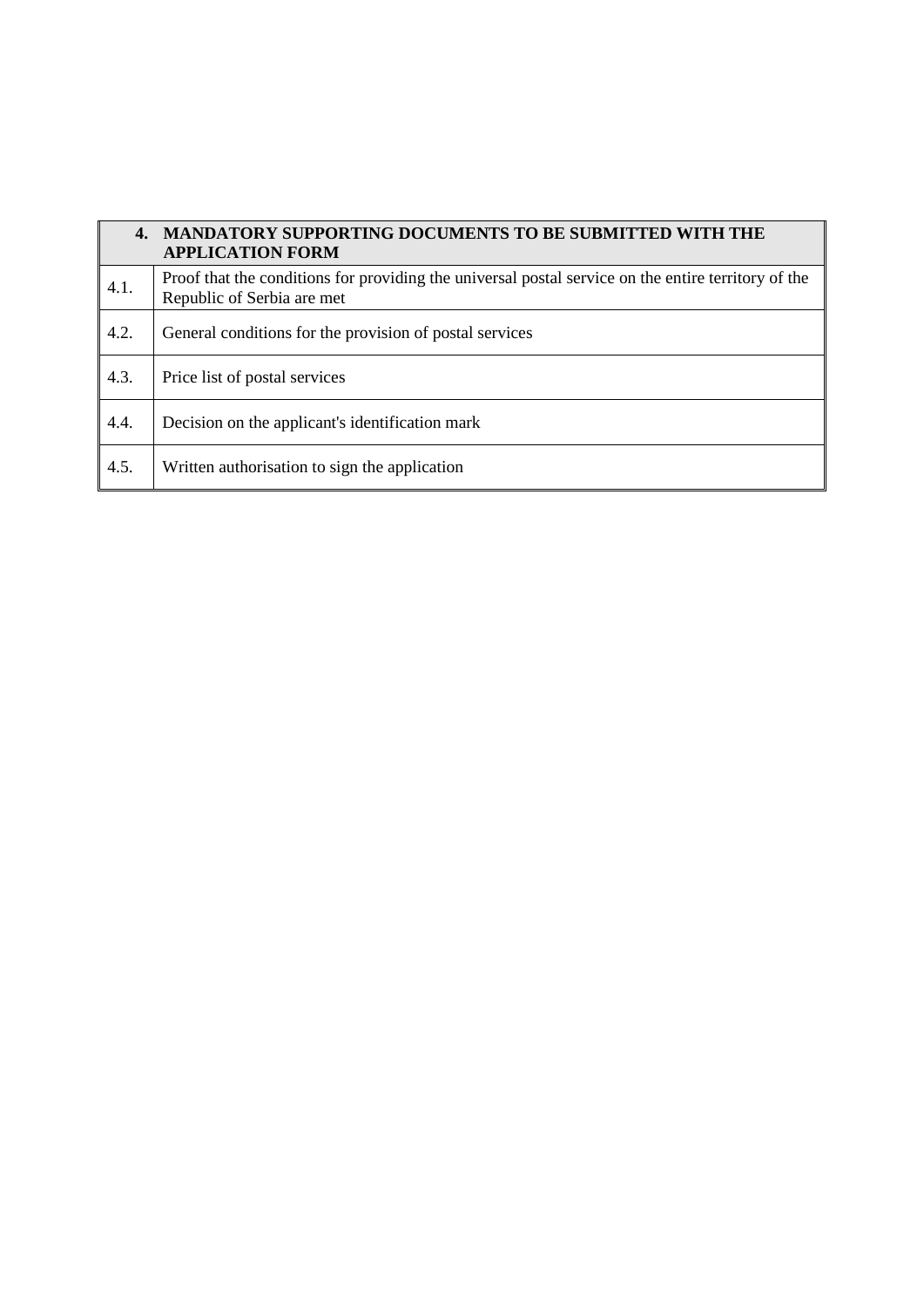# **ZDL form**

# **LICENCE APPLICATION FORM - UNIVERSAL POSTAL SERVICE EXCLUDING RESERVED POSTAL SERVICES**

\_\_\_\_\_\_\_\_\_\_\_\_\_\_\_\_\_\_\_ Ref. No. \_\_\_\_\_\_\_\_\_\_\_\_\_\_\_\_

(date of application submission)

| 1. APPLICANT INFORMATION |                                                          |  |
|--------------------------|----------------------------------------------------------|--|
| 1.1.                     | Company name                                             |  |
| 1.2.                     | Registered office                                        |  |
| 1.3                      | Mailing address                                          |  |
| 1.4.                     | Tax identification number<br>(TIN)                       |  |
| 1.5.                     | Registration number                                      |  |
| 1.6.                     | Current account number and<br>bank identification number |  |
| 1.7.                     | Telephone/fax number                                     |  |
| 1.8.                     | Customer service contact<br>details                      |  |
| 1.9.                     | Email                                                    |  |
| 1.10.                    | Website                                                  |  |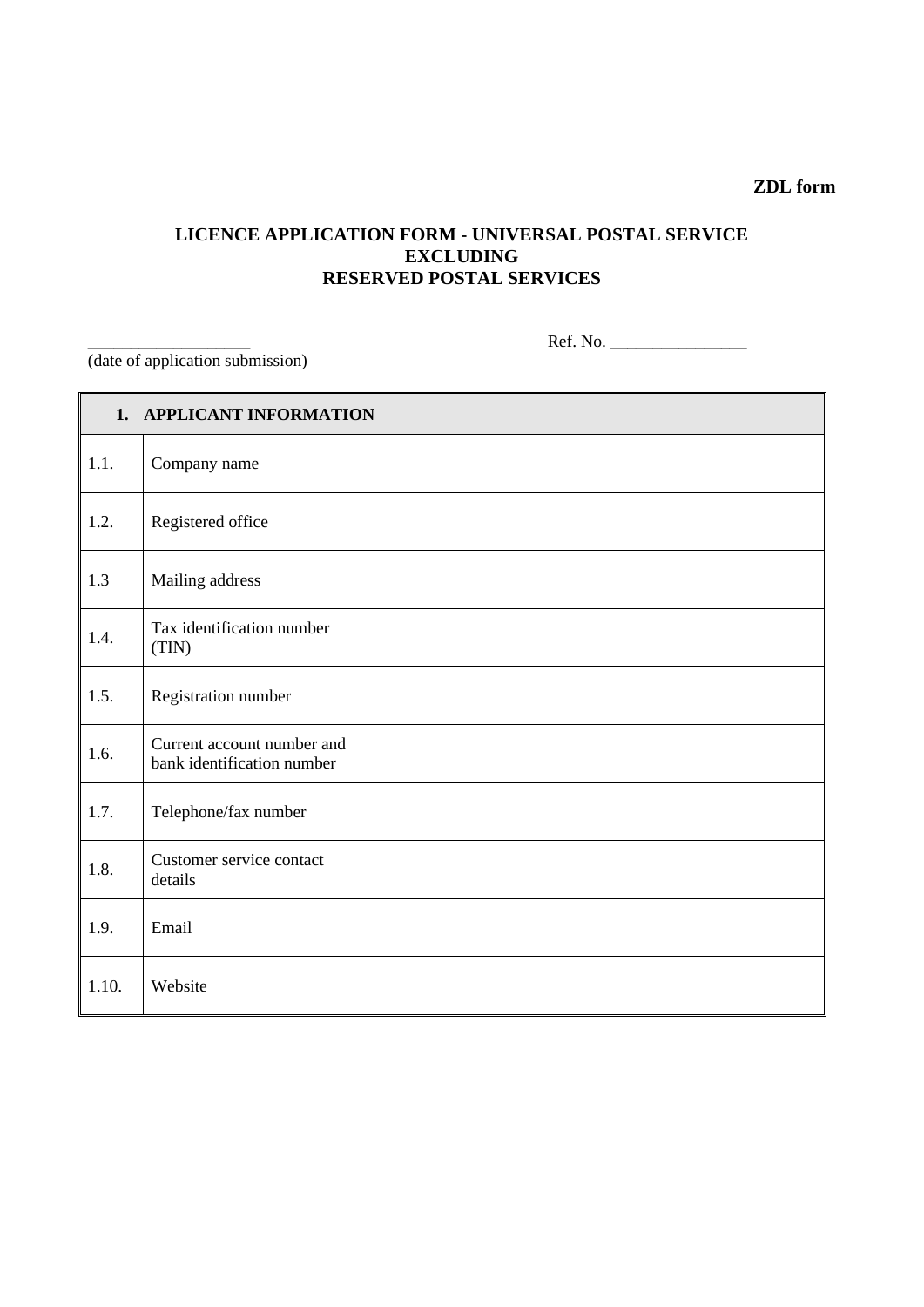| 2. LICENCE INFORMATION |                                                      |  |
|------------------------|------------------------------------------------------|--|
| 2.1.                   | Specification of postal services                     |  |
| 2.2.                   | The territory where postal services will be provided |  |
| 2.3.                   | Licence validity period applied for                  |  |
| 2.4.                   | Postal service provision commencement date           |  |
| 2.5.                   | Note                                                 |  |

| 3. LEGAL REPRESENTATIVE/POWER OF ATTORNEY INFORMATION |                                          |  |
|-------------------------------------------------------|------------------------------------------|--|
| 3.1.                                                  | First name and last<br>name              |  |
| 3.2.                                                  | Position/job title                       |  |
| 3.3.                                                  | Unique master<br>citizen number<br>(MBG) |  |
| 3.4.                                                  | Address of legal<br>representative       |  |
| 3.5.                                                  | Telephone/fax<br>number                  |  |
| 3.6.                                                  | Email                                    |  |

(date)

\_\_\_\_\_\_\_\_\_\_\_\_\_\_\_\_\_\_\_\_

(signature)

 $\frac{1}{\sqrt{2}}$  ,  $\frac{1}{\sqrt{2}}$  ,  $\frac{1}{\sqrt{2}}$  ,  $\frac{1}{\sqrt{2}}$  ,  $\frac{1}{\sqrt{2}}$  ,  $\frac{1}{\sqrt{2}}$  ,  $\frac{1}{\sqrt{2}}$  ,  $\frac{1}{\sqrt{2}}$  ,  $\frac{1}{\sqrt{2}}$  ,  $\frac{1}{\sqrt{2}}$  ,  $\frac{1}{\sqrt{2}}$  ,  $\frac{1}{\sqrt{2}}$  ,  $\frac{1}{\sqrt{2}}$  ,  $\frac{1}{\sqrt{2}}$  ,  $\frac{1}{\sqrt{2}}$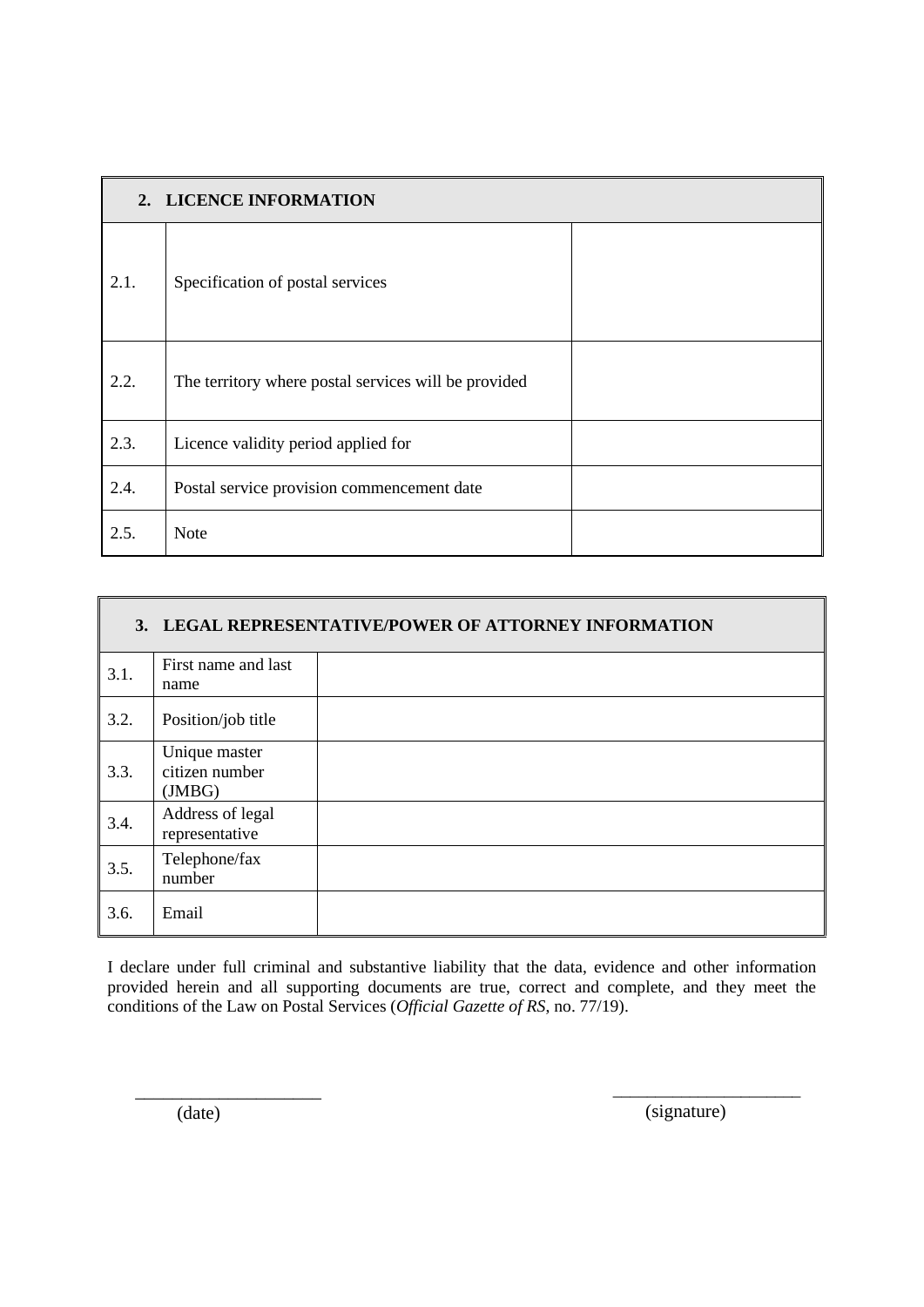| 4.   | <b>MANDATORY SUPPORTING DOCUMENTS TO BE SUBMITTED WITH THE</b><br><b>APPLICATION FORM</b> |
|------|-------------------------------------------------------------------------------------------|
| 4.1. | Proof that the conditions for providing the universal postal service are met              |
| 4.2. | General conditions for the provision of postal services                                   |
| 4.3. | Price list of postal services                                                             |
| 4.4. | Decision on/Declaration of the applicant's identification mark                            |
| 4.5. | Written authorisation to sign the application                                             |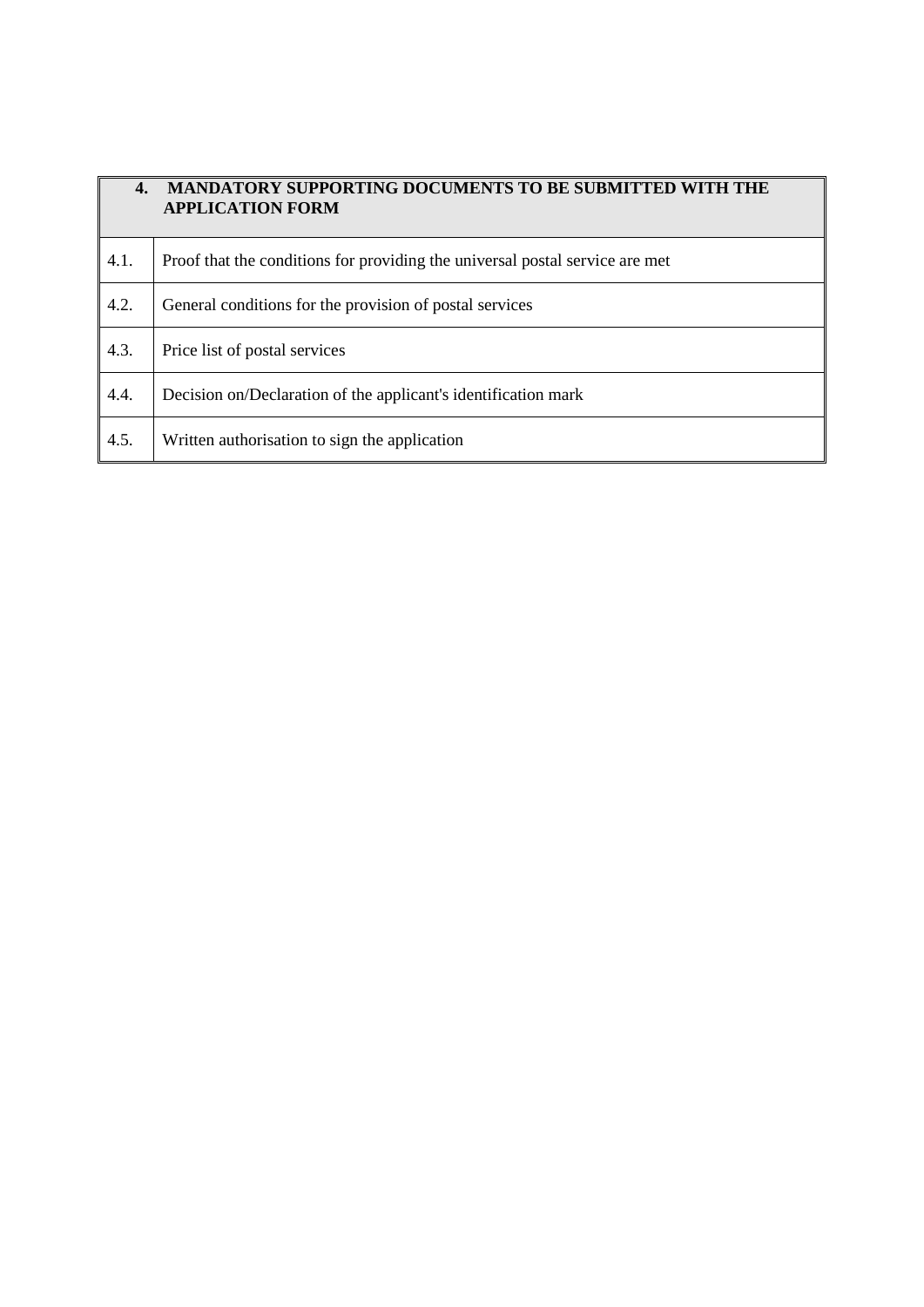# **ZDO form**

## **AUTHORISATION APPLICATION FORM - OTHER POSTAL SERVICES**

(date of application submission)

\_\_\_\_\_\_\_\_\_\_\_\_\_\_\_\_\_\_\_ Ref. No. \_\_\_\_\_\_\_\_\_\_\_\_\_\_\_\_

| 1. APPLICANT INFORMATION |                                                          |  |
|--------------------------|----------------------------------------------------------|--|
| 1.1.                     | Company name                                             |  |
| 1.2.                     | Registered office                                        |  |
| 1.3                      | Mailing address                                          |  |
| 1.4.                     | Tax identification number<br>(TIN)                       |  |
| 1.5.                     | Registration number                                      |  |
| 1.6.                     | Current account number and<br>bank identification number |  |
| 1.7.                     | Telephone/fax number                                     |  |
| 1.8.                     | Customer service contact<br>details                      |  |
| 1.9.                     | Email                                                    |  |
| 1.10.                    | Website                                                  |  |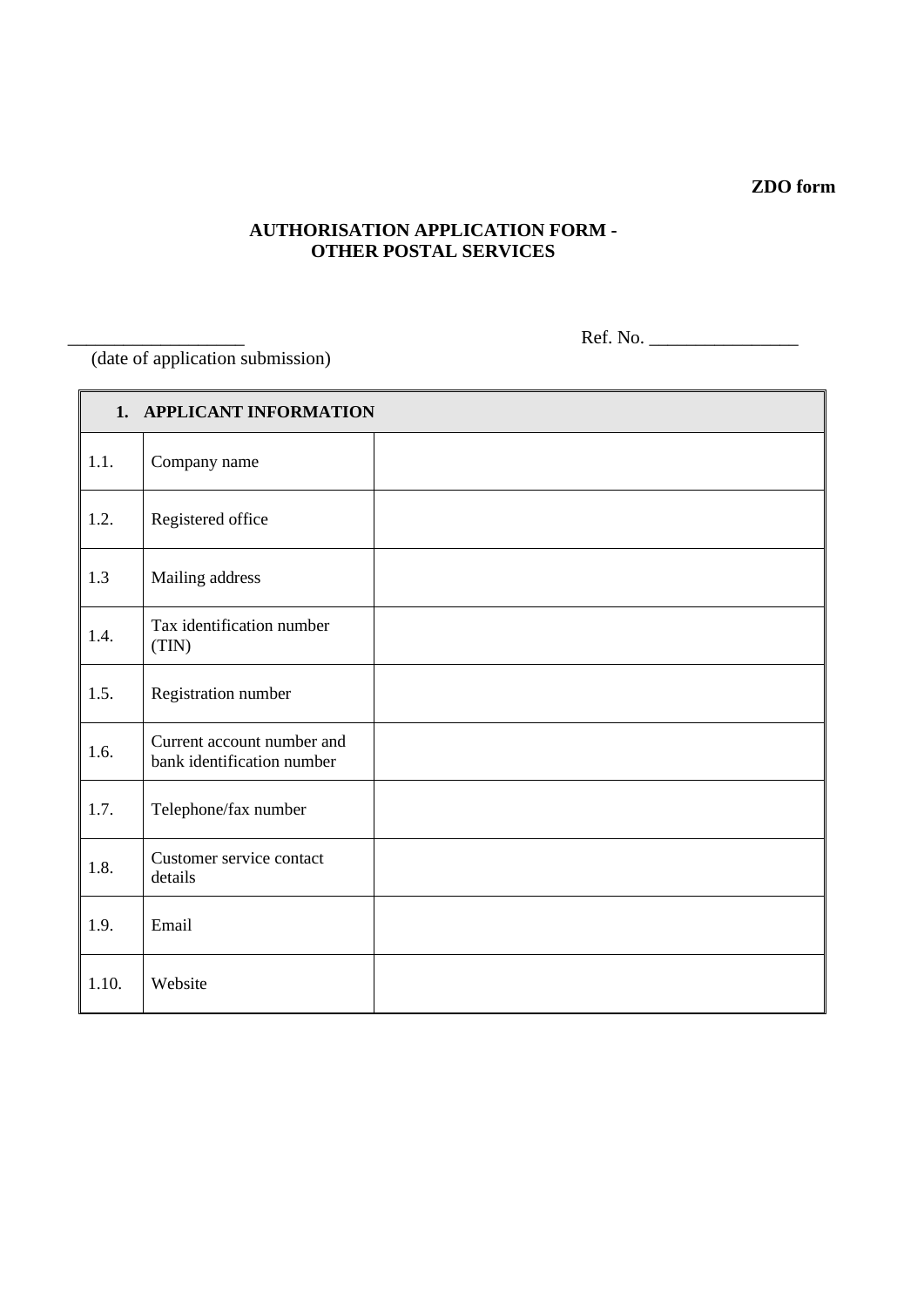| 2. AUTHORISATION INFORMATION |                                                      |                                            |
|------------------------------|------------------------------------------------------|--------------------------------------------|
| 2.1.                         | Specification and type of postal services            |                                            |
| 2.2.                         | Postal traffic                                       | domestic<br>$\Box$<br>international $\Box$ |
| 2.3.                         | The territory where postal services will be provided |                                            |
| 2.4.                         | Authorisation validity period applied for            |                                            |
| 2.5.                         | Postal service provision commencement date           |                                            |
| 2.6.                         | <b>Note</b>                                          |                                            |

| 3. LEGAL REPRESENTATIVE/POWER OF ATTORNEY INFORMATION |                                          |  |
|-------------------------------------------------------|------------------------------------------|--|
| 3.1.                                                  | First name and last<br>name              |  |
| 3.2.                                                  | Position/job title                       |  |
| 3.3.                                                  | Unique master<br>citizen number<br>(MBG) |  |
| 3.4.                                                  | Address of legal<br>representative       |  |
| 3.5.                                                  | Telephone/fax<br>number                  |  |
| 3.6.                                                  | Email                                    |  |

(date)

\_\_\_\_\_\_\_\_\_\_\_\_\_\_\_\_\_\_\_\_

 $\overline{\phantom{a}}$  , and the contract of the contract of the contract of the contract of the contract of the contract of the contract of the contract of the contract of the contract of the contract of the contract of the contrac (signature)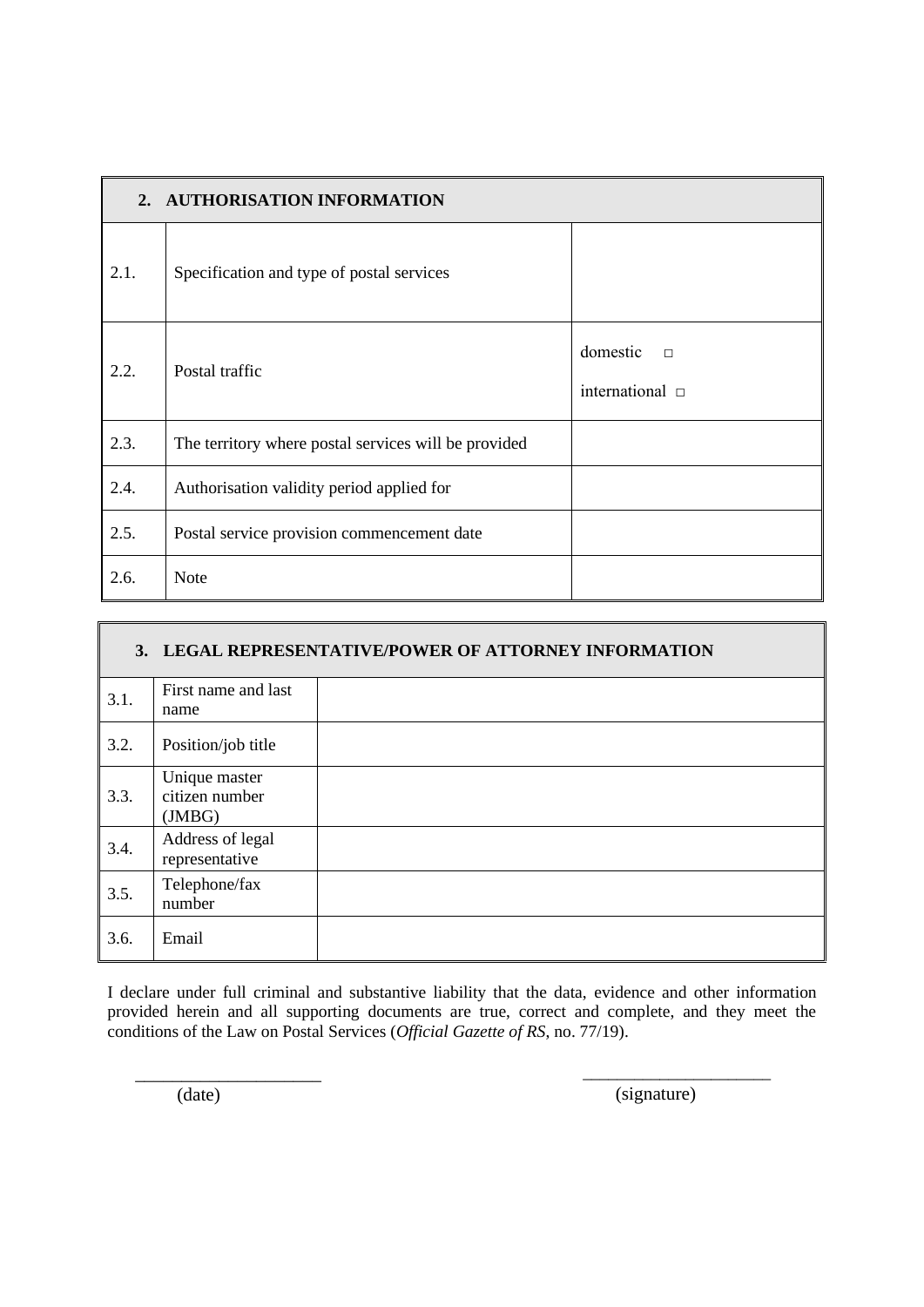| 4.   | <b>MANDATORY SUPPORTING DOCUMENTS TO BE SUBMITTED WITH THE</b><br><b>APPLICATION FORM</b> |
|------|-------------------------------------------------------------------------------------------|
| 4.1. | Proof that the conditions for providing the other postal service are met                  |
| 4.2. | General conditions for the provision of postal services                                   |
| 4.3. | Price list of postal services                                                             |
| 4.4. | Decision on/Declaration of the applicant's identification mark                            |
| 4.5. | Written authorisation to sign the application                                             |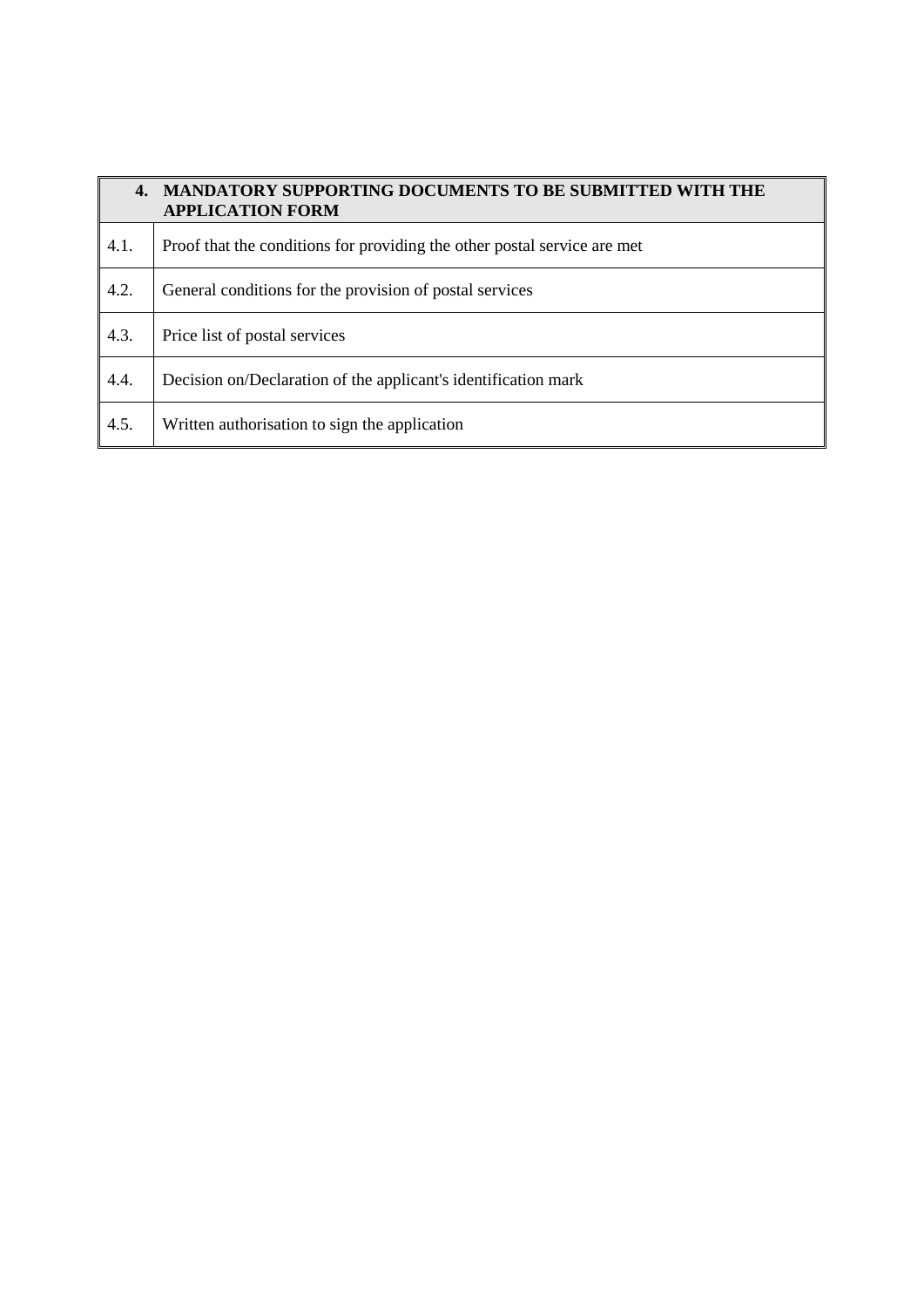# **ZID form**

# **MODIFIED POSTAL SERVICE LICENCE (SPECIAL LICENCE/LICENCE/APPROVAL) APPLICATION FORM**

\_\_\_\_\_\_\_\_\_\_\_\_\_\_\_\_\_\_\_ Ref. No. \_\_\_\_\_\_\_\_\_\_\_\_\_\_\_\_

(date of application submission)

| 1. APPLICANT INFORMATION |                     |  |  |  |
|--------------------------|---------------------|--|--|--|
| 1.1.                     | Company name        |  |  |  |
| 1.2.                     | Registered office   |  |  |  |
| 1.3.                     | Licence number/type |  |  |  |
| 1.4                      | Mailing address     |  |  |  |

| 2. LICENCE MODIFICATION INFORMATION |                                 |  |  |  |
|-------------------------------------|---------------------------------|--|--|--|
| 2.1.                                | Reason for licence modification |  |  |  |
| 2.2.                                | Licence modification date       |  |  |  |
| 2.3.                                | <b>NOTE</b>                     |  |  |  |